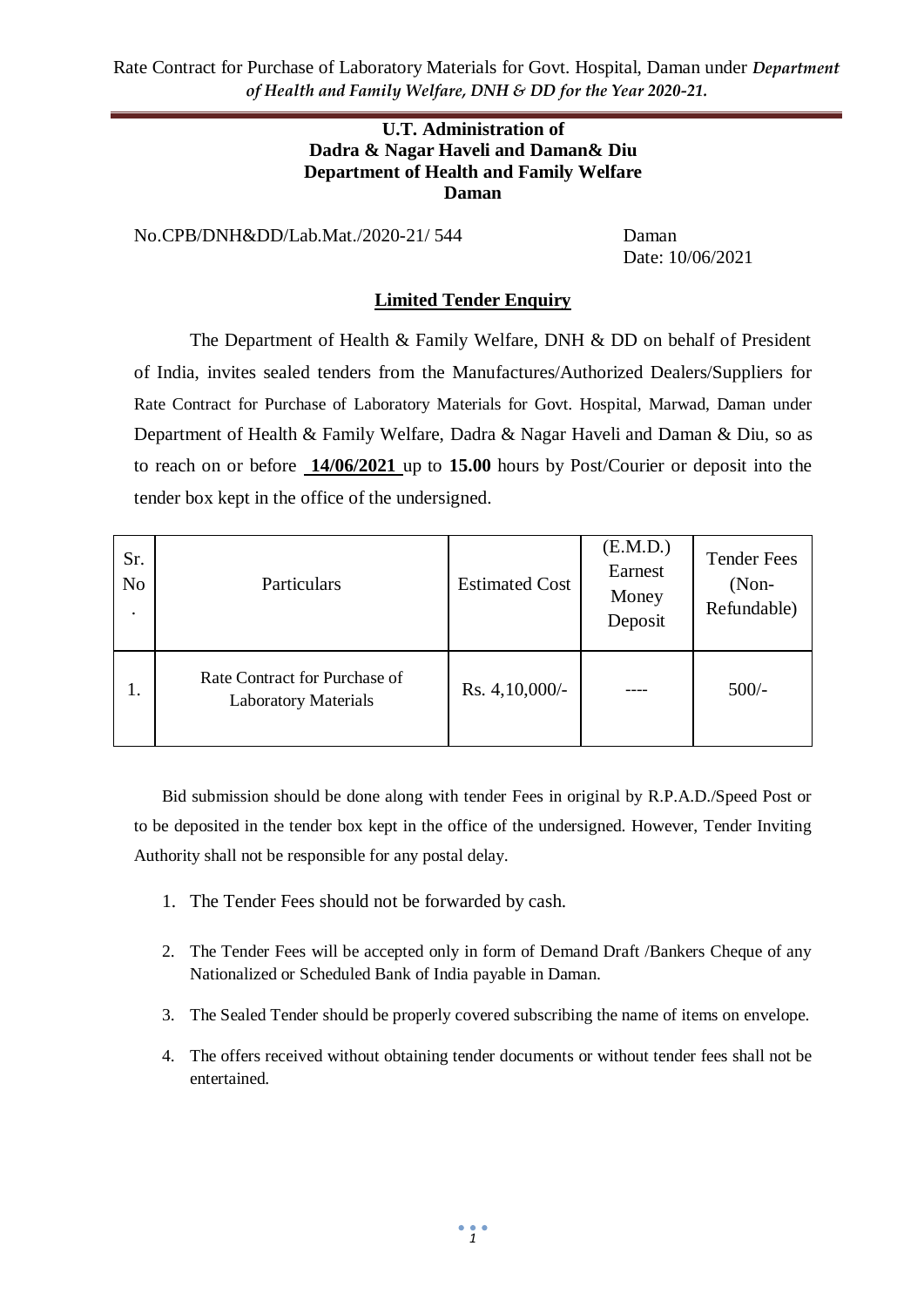The tender inviting authority reserves the right to accept or reject any or all the tender to be received without assigning any reasons thereof.

*Sd/-*

In-charge, Central Procurement Branch E-mail Id: [cpbdnhdd@gmail.com](mailto:cpbdnhdd@gmail.com) Room No. 106, 1<sup>st</sup> Floor, CHC, Moti Daman DNH & DD.

## **Copy to:-**

- 1) The NIC Department, Daman with a request to publish in Website.
- 2) The Accounts Section, CPB (Daman) for information.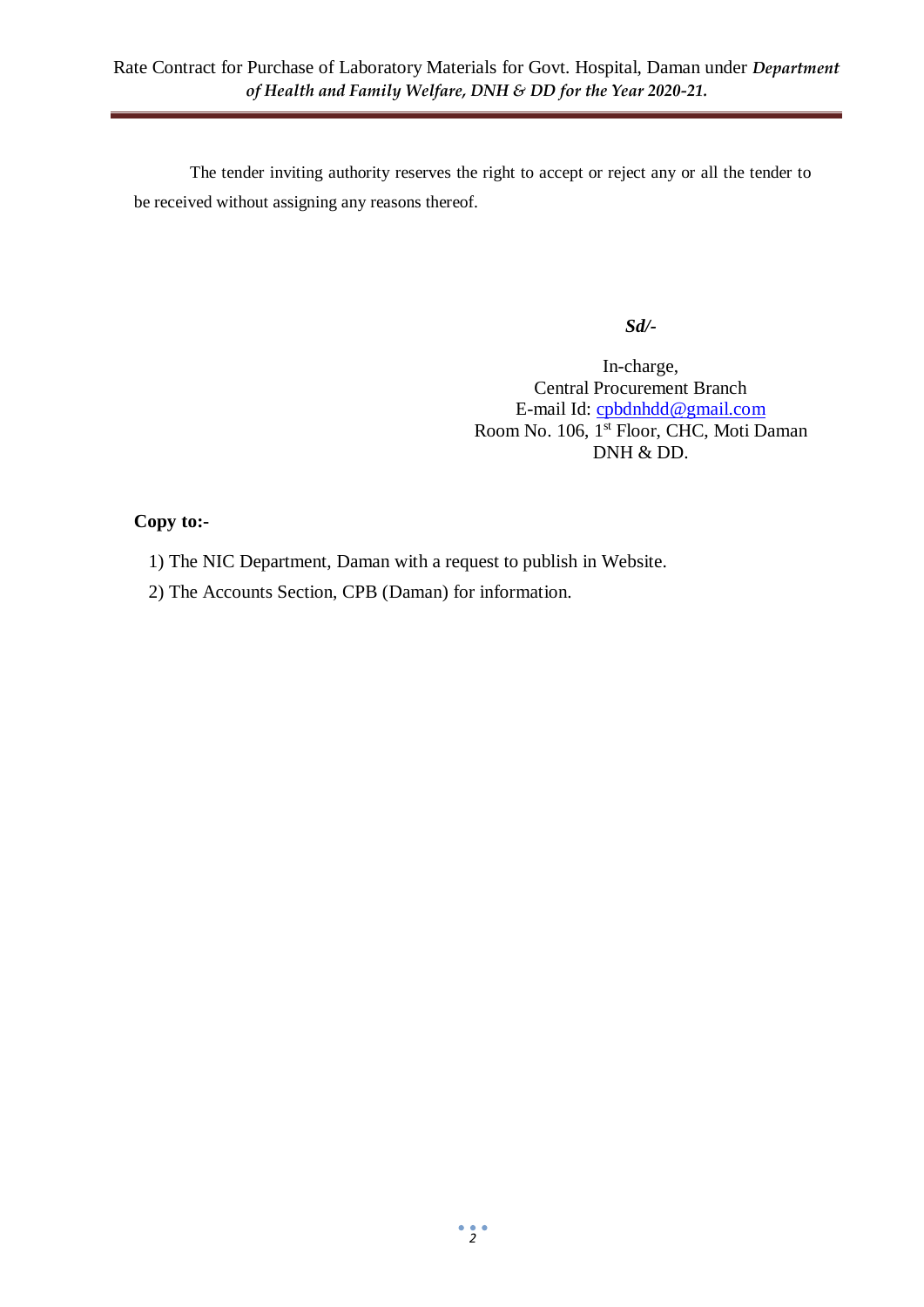#### **U.T. ADMINISTRATION OF DADRA & NAGAR HAVELI AND DAMAN& DIU DEPARTMENT OF HEALTH AND FAMILY WELFARE**

Terms and Conditions for the **"Rate Contract for Purchase of Laboratory Materials for Department of Health and Family Welfare, DNH& DD."**

## **Instructions to Bidders :**

- 1) All documents attached should be legible/readable.
- 2) The Bidder has to give compliance for each quoted product and any false/misleading statement in compliance found any time during the procurement process, the bid shall be out rightly rejected.
- 3) For all queries regarding tender specifications and any other clauses included in the tender document should be addressed to personnel in tendering office address provided below:

**Central Procurement Branch, 1st Floor, Room No. 106, Community Health Centre, Moti Daman – 396220. Tel : 0260 – 2230240.**

### **Tender Fees (Non Refundable) Rs.500/- :**

- a. The Tender Fees should not be forwarded by cash.
	- b. The Tender Fees (Non refundable) will be accepted only in form of Demand Draft /Bankers Cheque in favor of **Director, Medical & Health Services, DNH & DD**  from any Nationalized or Scheduled Bank of India payable in Daman.
	- c. All tenders must be accompanied by Tender fees as specified in schedule otherwise tender will be rejected.

### **Security Deposit: (SD)**

- a. The successful tendered will have to pay within 10 days from the date of demand, an amount equal to 3% of the total value of articles, which may be ordered, as the amount of security deposit.
- b. Non receipt of Security Deposit within stipulated time will result in automatic cancellation of the order for supply without any intimation.
- c. However in case if any articles are received for which the Security Deposit may not have been deposited, the full Security Deposit as may be due from the contractor will be recovered from the bill(s) for such articles.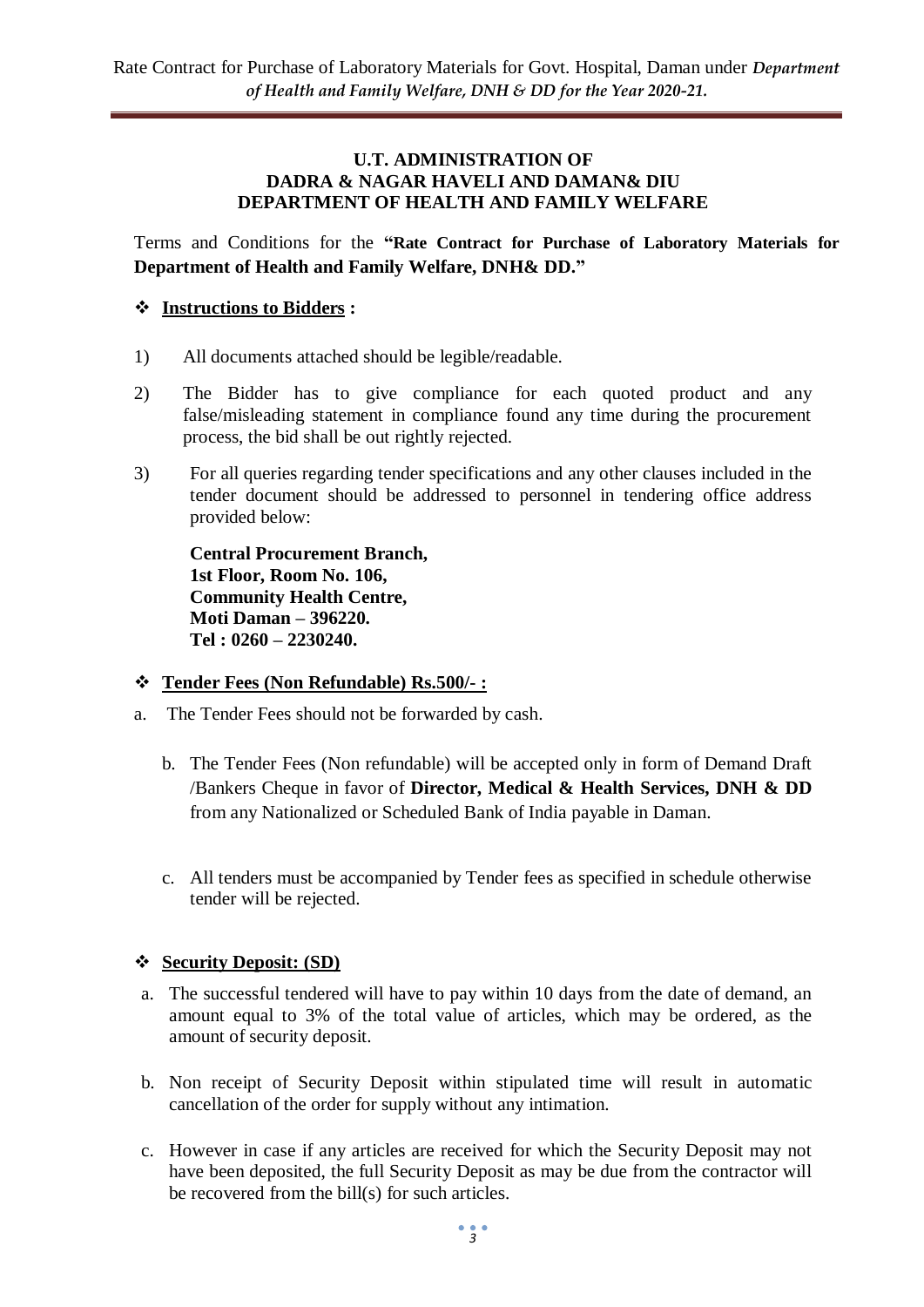- d. The Security Deposit(s) paid by the tender(s) earlier against any tender(s) or supply order(s) is not adjustable with Security Deposit required by these conditions.
- e. In case of failure to replace the accepted and rejected articles from the supplies made, as mentioned in the conditions the loss undergone by the Government will be recovered from the contractor Security Deposit or payment due of any bill(s) to the extent required.
- f. The tender inviting officer will consider extension of time for remitting the Security Deposit as demanded. However, in case of denial to consider such extension the contractor is bound to abide by the limit given and liable to make good for the loss made to the Government on account of his failure to abide by the time limit.
	- $\triangleright$  Security Deposit shall be liable to be forfeited in following circumstances:
		- i. Tender is rejected due to failure of supply the requisite documents in proper format or giving any misleading statement or submission of false affidavit or fabricated documents.
		- ii. Tenderer fails to replace the goods declared to be not of standard quality or not conforming to acceptable standards or found to be decayed/spoilt.
	- $\triangleright$  Only on satisfactory completion of the supply order for and on payment of all bills of the contractor, as to be admitted for payment, the amount of Security Deposit will be refunded after expiry of guarantee/warranty period, if any, or any such date/period as may be mutually agreed upon.
	- $\triangleright$  In case of failure to supply the store, materials etc. ordered for, as per conditions and within the stipulated time, the articles will be obtained from the tenderer who offered next higher rates or from any other sources, as may be decided by the tender inviting Officer and the loss to the Government on account of such purchases(s) shall be recovered from the former contractor by Security Deposit or bills payable. The contractor shall have no right to dispute with such procedure.

# **Conditions of Contract :**

# **1. ACCEPTANCE OF TENDER:**

- a. The tender is liable for rejection due to any of the reasons mentioned below:
	- i. Non-submission of tender within stipulated time.
	- ii. Tender is unsigned or not initialed on each page or with unauthenticated corrections.
	- iii. Non-payment of Tender Fees.
	- iv. Non-Submission of required documents as mentioned in schedule
	- v. Conditional/ Vague offers.
	- vi. Unsatisfactory past performance of the tendered.
	- vii. Items with major changes/deviations in specifications/standard/grade/packing/ quality offered.
	- viii. Submission of misleading/contradictory/false statement or information and fabricated/ invalid documents.
	- ix. Tenders not filled up properly.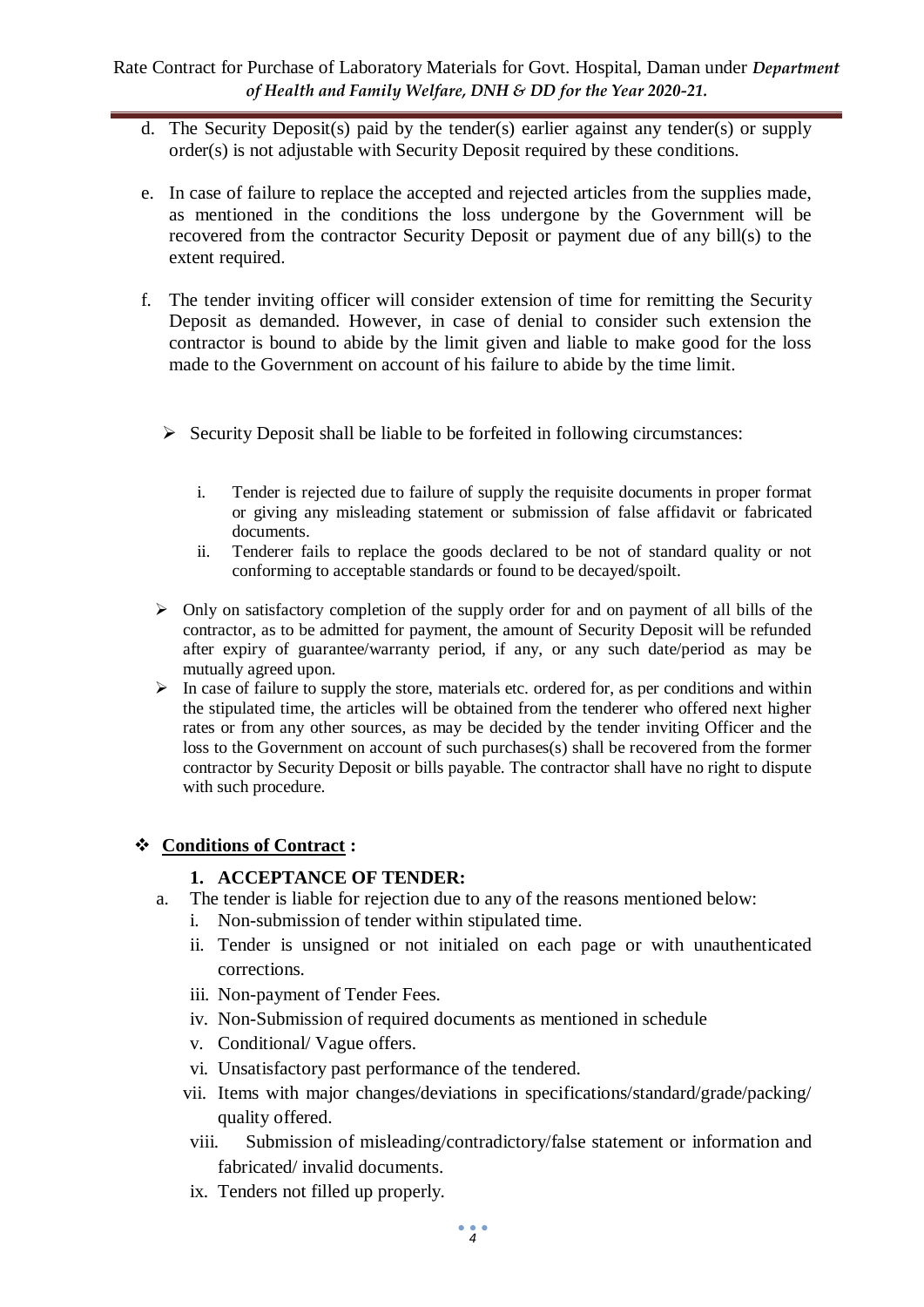- x. The documents attached by the bidder if found not readable will not be considered for bid evaluation.
- b. Any discount which the bidder wants to give has to be considered and total final bid amount has to be mentioned clearly in the price bid form.
- c. Discount offered after price bid opening will not be considered.
- d. The Central Procurement Branch may seek any clarifications/explanation/ documentary evidence related to offer at any stage from tenderers if required.
- e. **The rate quoted should be inclusive of all taxes and no extra charges will be paid and should be valid up to One Year from the date of tenderization**.
- f. Orders once placed should be delivered within the given time period and item should be door delivered up to  $3<sup>rd</sup>$  floor including labour.
- g. All/Taxes/Duties/Royalties Charges payable on the sales/transport etc. within and/or outside the state shall be payable by the supplier.
- h. The decision of the Tender Inviting Officer for acceptance/rejection of any articles supplied including the decision for equivalent specifications, standard and quality etc. of articles shall be final.
- i. The right to accept or reject without assigning any reasons or all tenders in part or whole is reserved with the Tender Inviting Officer and his decision(s) on all matters relating to acceptance or rejection of the tenders as a whole or in part will be final and binding to all.
- j. No separate agreement will be required to be signed by the successful tender(s) for the purpose of this contract for supply. Rates tendered/offered in response to the concerned Tender Notice shall be considered as acceptance of all above terms and conditions for supply for all legal purpose.
- k. The rate(s) quoted should be strictly for free delivery (including labour and transportation) at for Government Hospital, Daman or for any facility in the U.T of DNH & DD and will be valid and operative for supply orders issued within one year from the date of invitation of tenders. The department shall not take any responsibility of on loading the goods; the successful bidder has to make arrangement for loading at site.
- l. The tendered quantity is tentative and the actual purchase can be **as per the requirement of the Department and Rate contract is invited** for all items and the tenderer is bound to supply such requirement without any demur.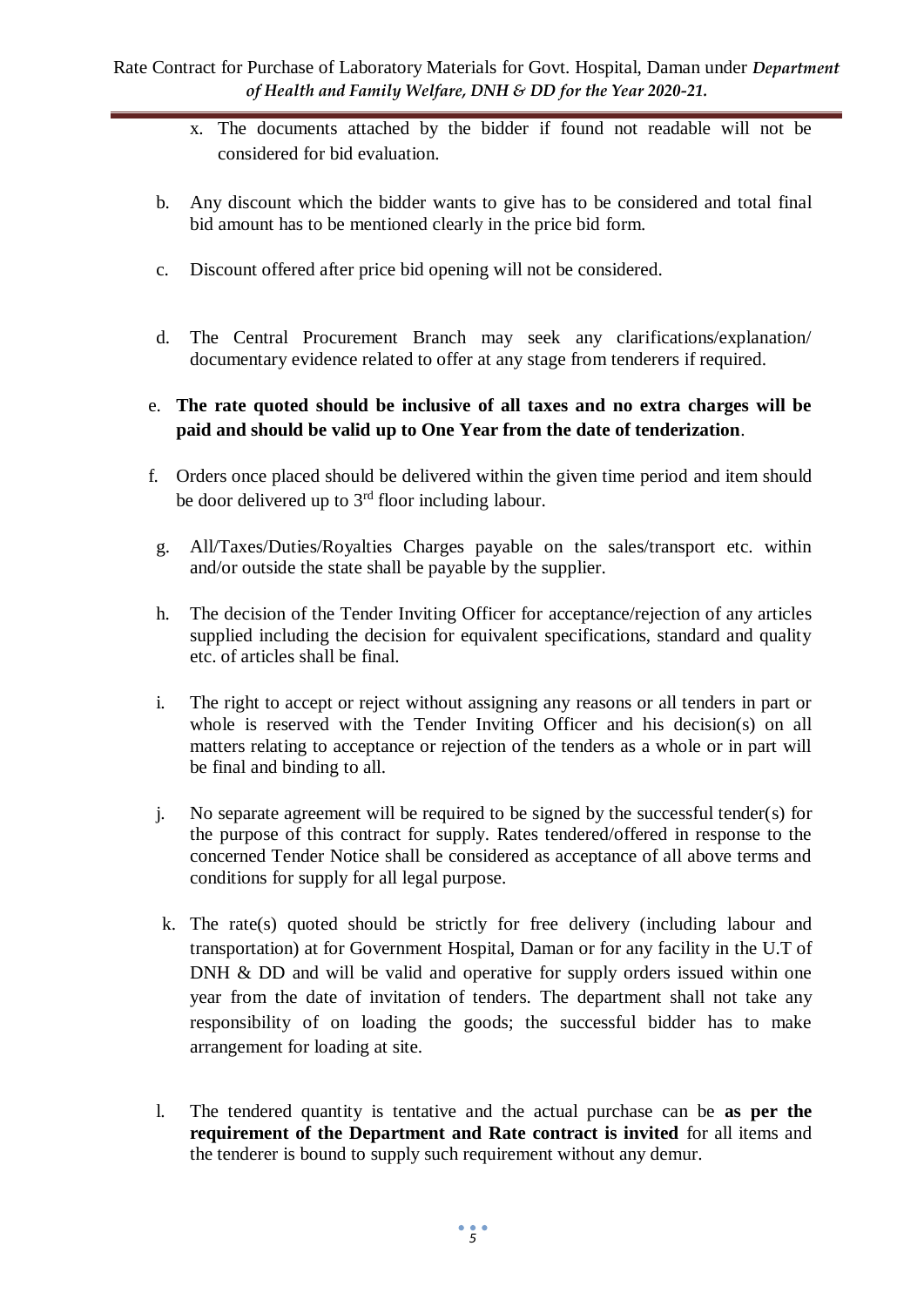## Rate Contract for Purchase of Laboratory Materials for Govt. Hospital, Daman under *Department of Health and Family Welfare, DNH & DD for the Year 2020-21.*

m. Bidder / its sister concerns / companies where its Promoters / Directors either directly or indirectly are involved, should not have ever been blacklisted in tender / supplies by any state/Central Govt. In case of bidder / principal is involved / penalized under any investigation of CVC or any State/Central Govt. Commission in relation to the similar work project issue; the bid will be out rightly rejected.

## **2. TERMS OF SUPPLY :**

- a. In event of breakage or loss of stores during transit against requisition order the said quantity has to be replaced by the tenderer. The department will not pay separately for transit insurance and supplier will be responsible for stores.
- b. Railway Receipt or other transport document should be drawn in the favor of Officer Inviting tender.
- c. Items should be door delivered up to  $3<sup>rd</sup>$  floor including labour no extra charge will be paid by the department.
- d. Railway Receipt or other transport document should not be sent by VPP or through any Bank as this being a Government Office it is not possible to clear cash demands of Post Office/Bank for delivery of RR or other transport documents unless we have agreed to it as special arrangement.
- e. Extension of time limit for supplies shall be considered by the Tender Inviting Officer. The extension so granted may be with levy of compensation for delay in execution of supply (as mentioned in Liquidated Damages) the cost of supplies ordered for at the discretion of the authority competent to grant extension of time limit provided such request is made well in time, depending upon the circumstances and such decision in the matter will be final.
- f. The supplies, materials etc. of inferior quality standard or of different specifications, brand, manufacturer etc other than that ordered specified and/or incomplete or broken articles will not be accepted. The supplier has to replace the same at his own cost and risk. Intimation of non-acceptance of any materials etc will be sent to the supplier within 10 days from the date of receipt of the stores and the same will be returned to the supplier at his own cost and risk, if he so desires and intimates accordingly within 15 days from the date of dispatch of intimation of the non-acceptance. However, if no communication is received within 15 days from the date of communication the tender Inviting Officer will not be responsible for any damages, loss etc. of such rejected articles.
- g. Demurrage charges paid by the Tender Inviting Officer on account of delayed receipt of dispatch documents intimation will be recovered from the bills payable to the supplier.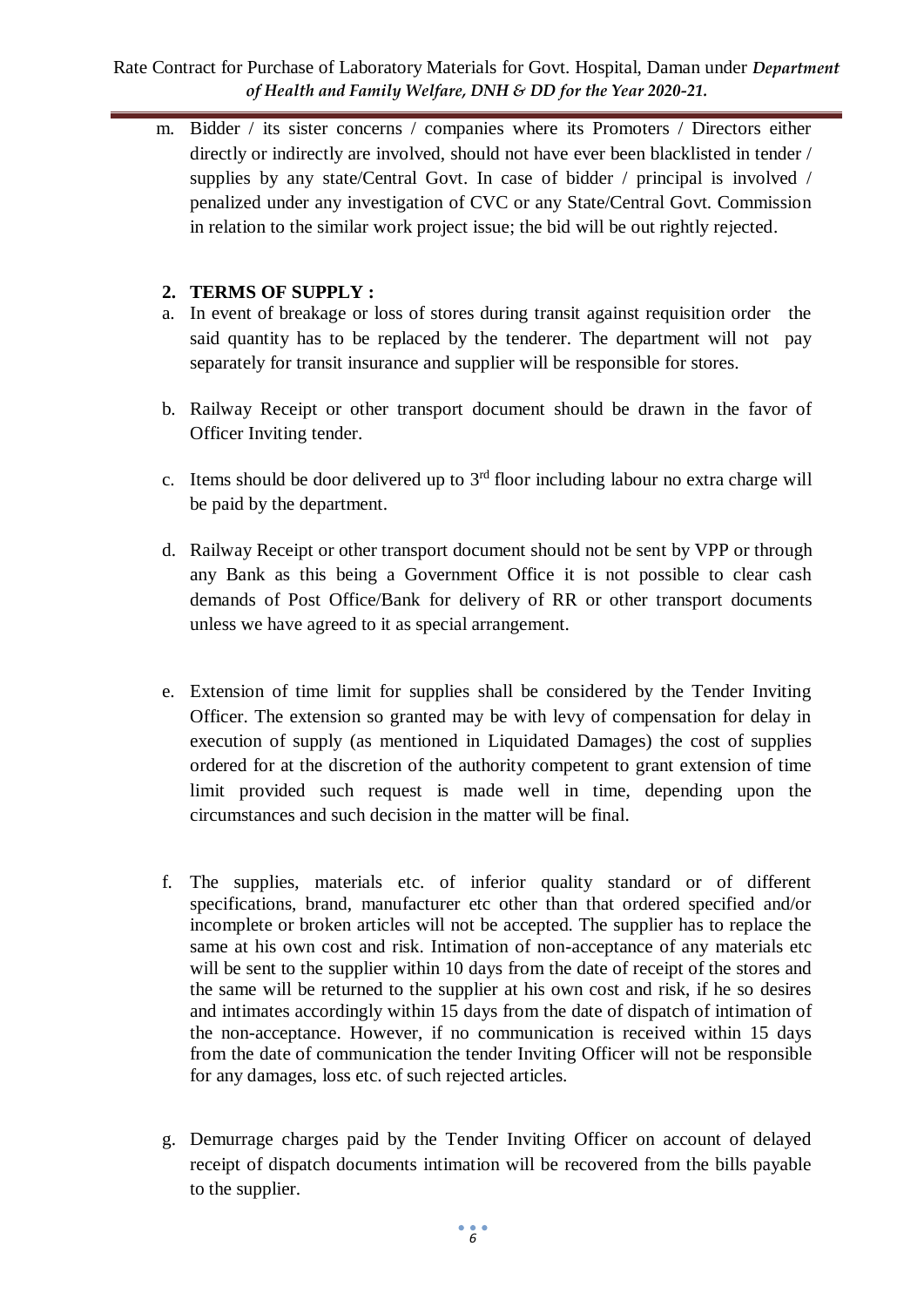- h. If at any time after the order for supply of materials the Tender Inviting Officer shall for any reason whatsoever not require the whole or part of the quantity thereof as specified in the order the Tender Inviting Officer shall give notice in writing of the fact to the supplier(s) who shall have to claim to any payment of compensation what so ever on account of any profit or advantage which the supplier(s) might have derived from the supply of articles in full, but which did not derive in consequence of the full quantity of articles not having been purchased, nor shall have any claim for compensation by reasons of any alterations having been made in the original instructions which shall invoice any curtailment of the supply originally contemplated.
- i. The items as mentioned in the list are the approximate estimates invited and actual purchase may be more. Accordingly, the successful tenderer has no right for any loss/damages with reference to approximate requirement shown in tender and actual requirement.
- j. Inspection will be carried out in the premises of Govt. Hospital, Daman. If goods to be inspected in factory premises all expenditure to be borne by the Tenderer.

# **3. Bid Evaluation Methodology :**

- A. **Preliminary Evaluation**: Tender Fee Submission.
- B. **Technical Evaluation:** 
	- Scrutiny of technical specifications and other relevant documents as asked by the department with the quoted specification.
	- Scrutiny of Compliance Statement given by the bidder.
	- Sample verification (If required). *(If Sample is asked by the Department, it won't be refundable)*
- C. **Financial Evaluation**: Lowest quoted offered by Technically Qualified Bidders

# **4. PAYMENT TERMS :**

- a. 100% of the invoice amount will be paid only after completion of work successfully and submission of Security deposit i.e. **3%** of the tender value.
- b. Price escalation clause will not be entertained under any circumstances.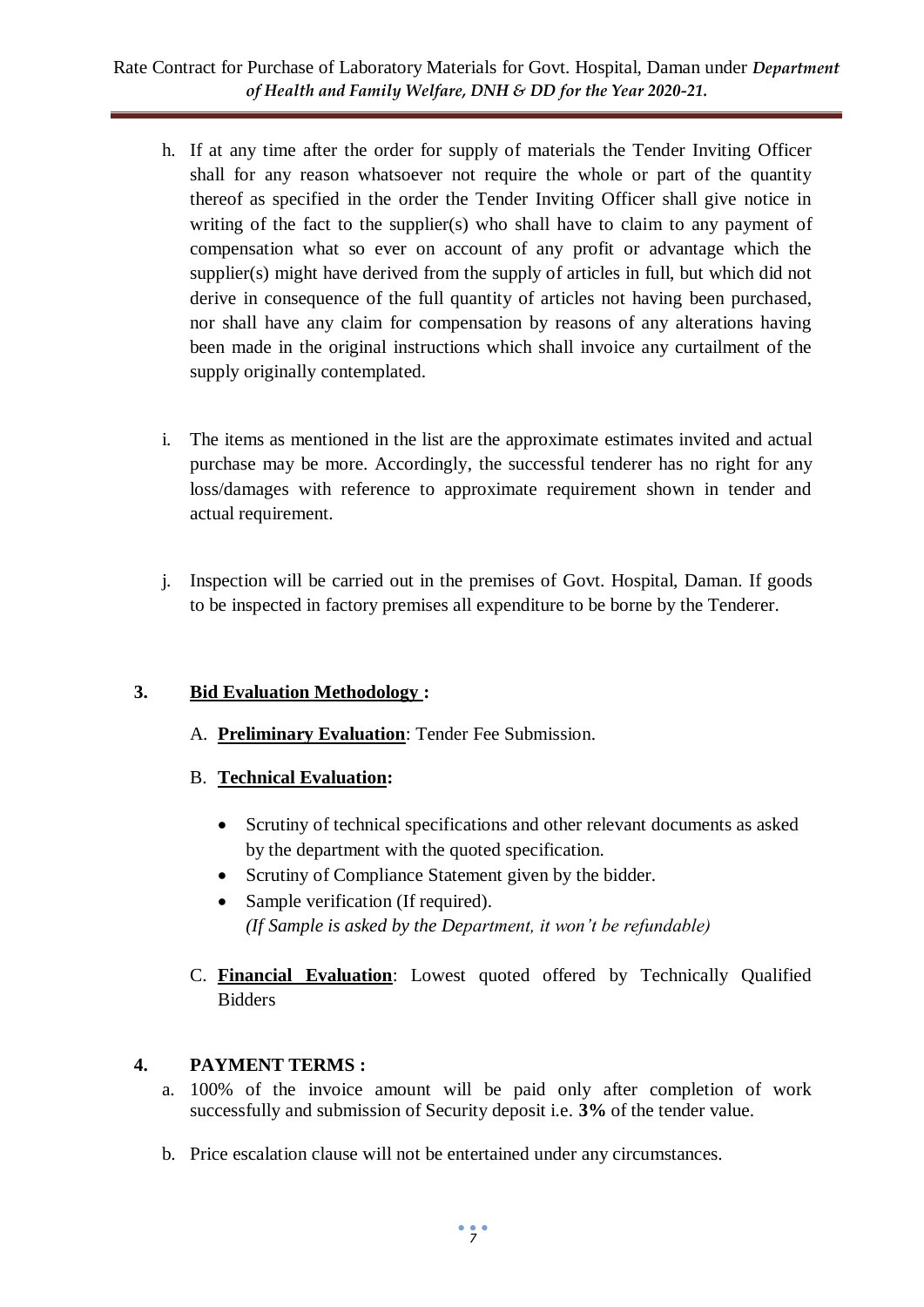- c. All bills should be in **TRIPLICATE** and should invariably mention the number and date of work order.
- d. All bills for amount above Rs.5,000/- should be pre-receipted on a Revenue Stamp of proper value. Bills for amount exceeding Rs.5,000/- not pre-receipted on Revenue Stamp of proper value will not be accepted for payment.
- e. Each bill in which GST is charged must contain the following certificates on the body of the bill: **"CERTIFIED"** that the service on which GST has been charged have not been exempted under the Central GST or the Rules made there under and the amount charged on account of GST on these services is not more than what is payable under the provisions of relevant Act or Rules made there under".
- f. No extra charge for packing, forwarding and insurance etc. will be paid on the rates quoted.
- g. The rates should be quoted only for the work specified in the list of requirements.
- h. Rates quoted for items other than the required specification/ make/ manufacture will not be considered.

Signature of Agency With Rubber Stamp

> *Sd/-* In-charge, Central Procurement Branch E-mail Id: [cpbdnhdd@gmail.com](mailto:cpbdnhdd@gmail.com)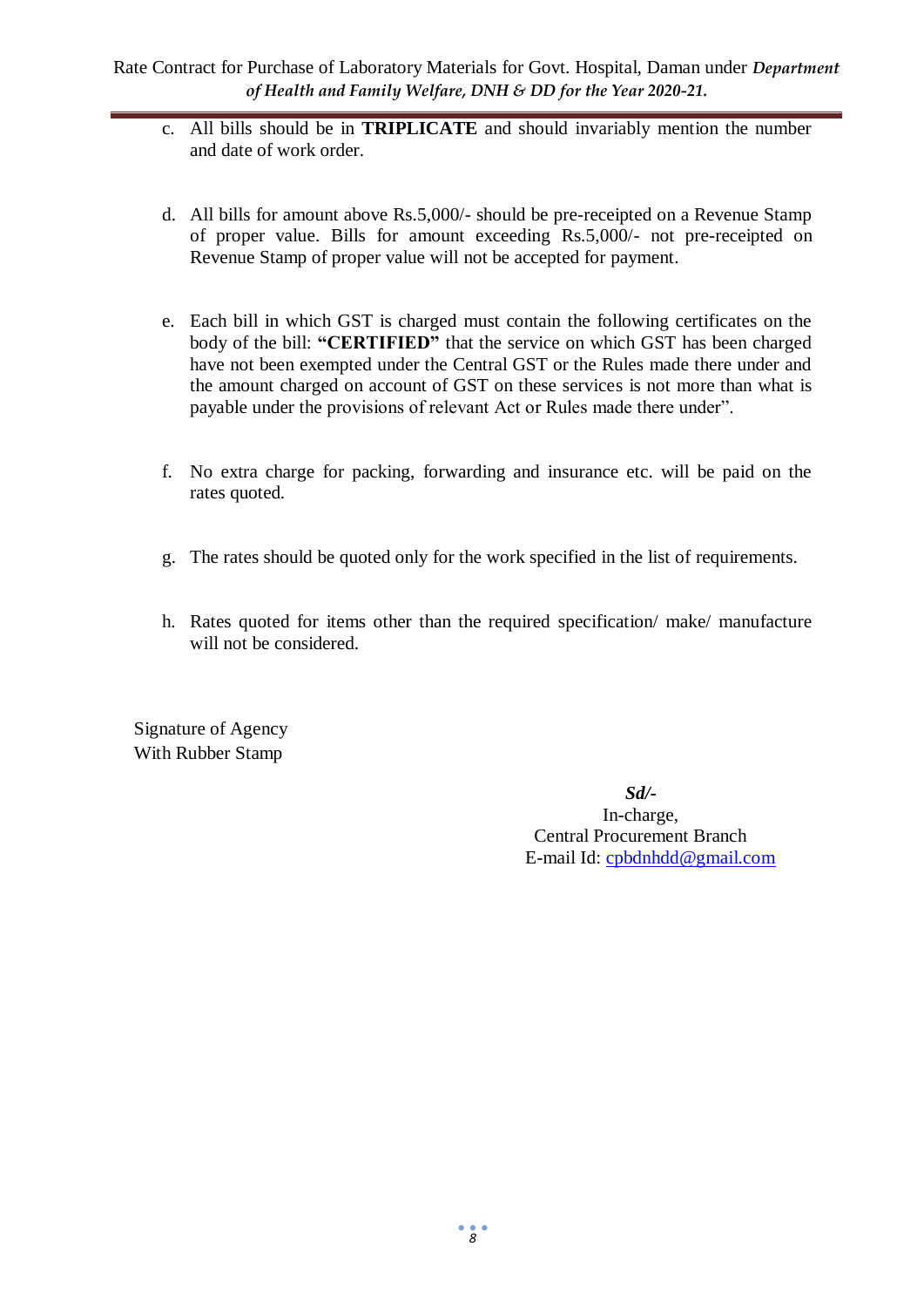# **SCHEDULE OF DOCUMENTS ATTACHED**

| Sr.<br>No. | Document/Certificate                                                                                                       | <b>Uploaded &amp;</b><br><b>Enclosed</b> |
|------------|----------------------------------------------------------------------------------------------------------------------------|------------------------------------------|
| 01.        | PAN No.                                                                                                                    | Yes / No                                 |
| 02.        | <b>GST</b> Registration.                                                                                                   | Yes / No                                 |
| 03.        | Valid License in the field of supply.                                                                                      | Yes / No                                 |
| 04.        | Scan copy of Terms and Conditions of the tender documents<br>including Scope of Work duly Stamped and Signed on each page. | Yes / No                                 |

It is verified that all the certificates/permissions/documents are valid and current as on date and have not been withdrawn/cancelled by the issuing authority.

I/We further undertake to produce on demand the original certificate/ permission/ document for verification at any stage during the processing of the tender.

Date: Place:

Sign & Stamp of tenderer.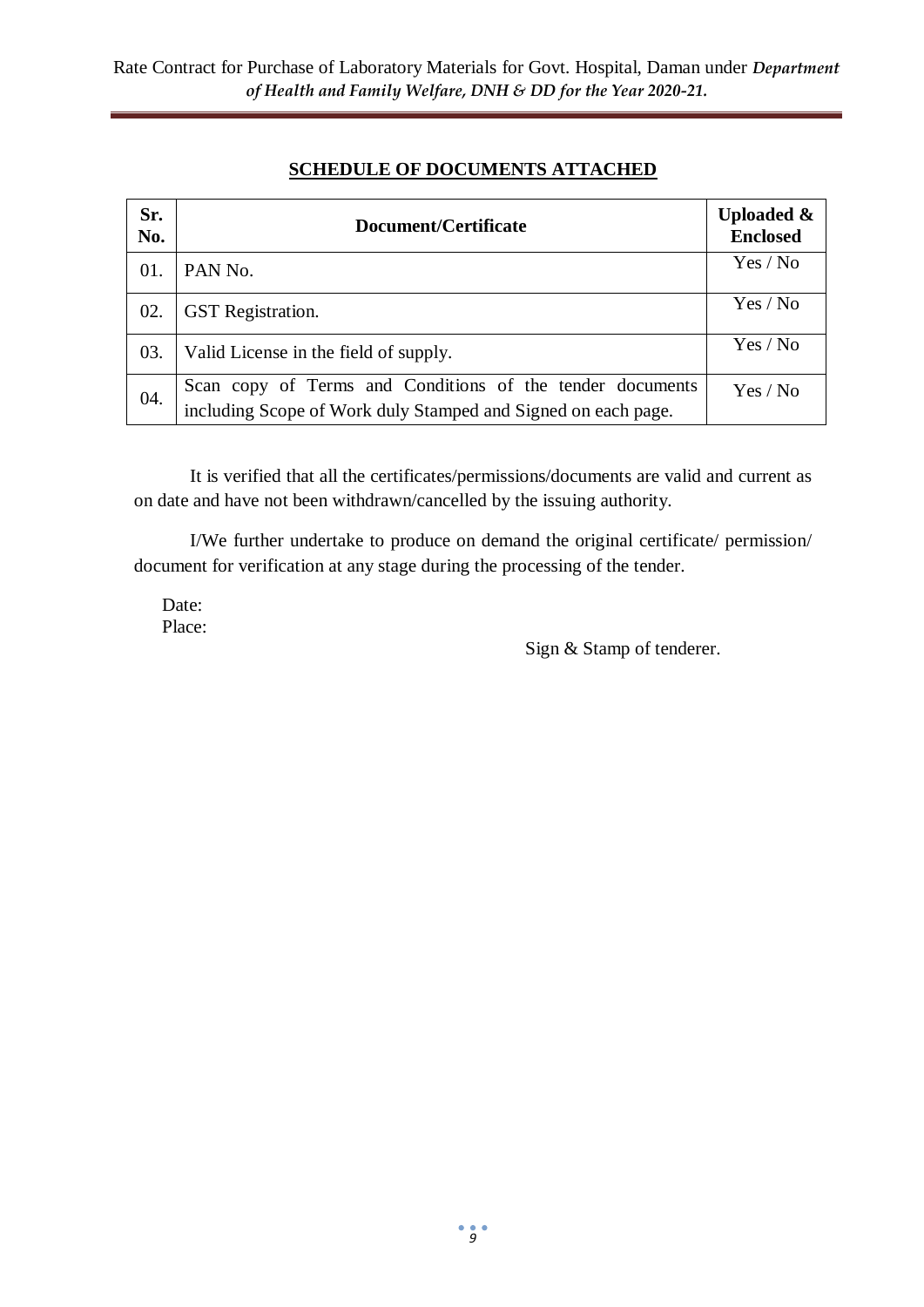# **SCOPE OF WORK:**

# **Schedule of Requirements and Specifications:**

# **Rate Contract for Purchase of Laboratory Materials for Department of Health and Family Welfare, Dadra & Nagar Haveli and Daman & Diu.**

| Sr.            | <b>Particulars</b>                   | Unit     | <b>Company</b> | Unit            | <b>Total</b>  |
|----------------|--------------------------------------|----------|----------------|-----------------|---------------|
| N <sub>0</sub> |                                      |          | <b>Offered</b> | <b>Required</b> | <b>Amount</b> |
|                |                                      |          |                |                 |               |
| $\mathbf{1}$   | Sera Anti $A + Anti B + Anti D$ vial | 1 Set    |                | 20              |               |
|                | with dropper                         |          |                |                 |               |
| 2              | <b>Bilirubin Total XL</b>            | 1 Pack   |                | 03              |               |
| 3              | <b>Bilirubin Direct XL</b>           | 1 Pack   |                | 03              |               |
| $\overline{4}$ | HDI XL                               | 1 Pack   |                | 02              |               |
| 5              | LDL XL                               | 1 Pack   |                | 02              |               |
| 6              | <b>SGOT XL</b>                       | 1 Pack   |                | 04              |               |
| $\overline{7}$ | <b>SGPT XL</b>                       | 1 Pack   |                | 04              |               |
| 8              | Triglyceride XL                      | 1 Pack   |                | 03              |               |
| 9              | XL Wash                              | 1 Pack   |                | 10              |               |
| 10             | Hematoxylin (500ml)                  | 1 Bottle |                | 03              |               |
| 11             | Eosin (500ml)                        | 1 Bottle |                | $\overline{03}$ |               |
| 12             | <b>Flouride Bulbs</b>                | 1 Piece  |                | 8000            |               |
| 13             | <b>TSH Minividas</b>                 | $1$ Box  |                | 10              |               |
| 14             | <b>CKMB</b> Minividas                | 1 Box    |                | 02              |               |
| 15             | HbA1C nycard                         | 1 Pack   |                | 04              |               |
| 16             | Erba Norm                            | 1 Pack   |                | 05              |               |
| 17             | <b>Standard A Quantilyte</b>         | 1 Pack   |                | 04              |               |
| 18             | Sodium Hydroxide N/10 (500ml)        | 1 Bottle |                | 10              |               |
| 19             | DS Diluent BC 6000 Mindry (20 Ltr)   | 1 Box    |                | 20              |               |
|                |                                      |          |                | <b>Total</b>    |               |